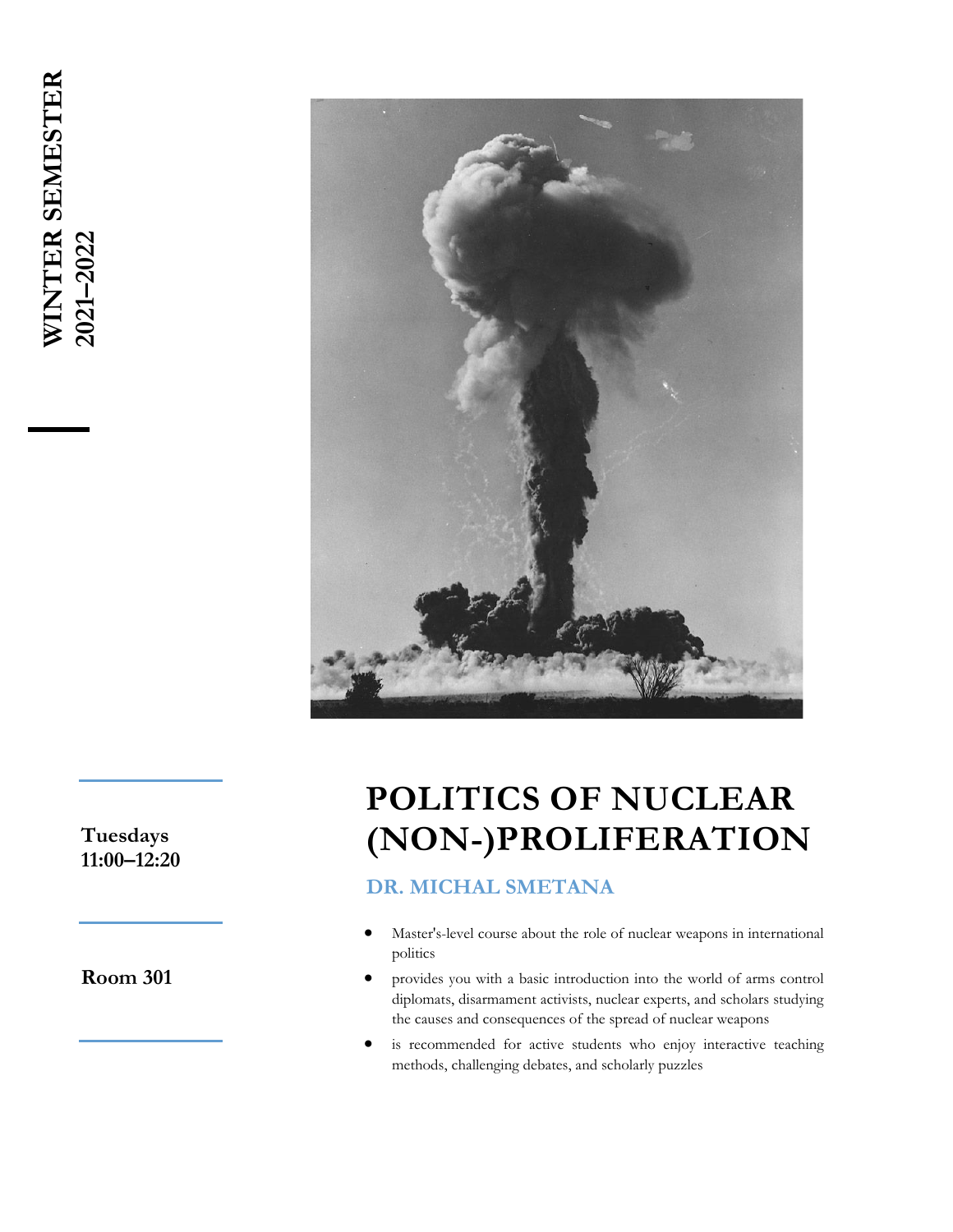

#### **WHAT DO WE COVER IN THE COURSE?**

As you are becoming experts on international relations, you simply cannot avoid the issue of nuclear weapons in the world politics of the 20<sup>th</sup> and 21<sup>st</sup> century. Whether you think that nuclear weapons represent the ultimate evil, or they are the guardians of a long great-power peace, the spread of nuclear weapons is frequently placed among the top international security threats the humanity is facing today. In this course, we will discuss the contemporary discords in the Nuclear Non-Proliferation Treaty regime; unpack new initiatives aiming for global nuclear abolition; elaborate on the current problems with nuclear programs in Iran and North Korea; and try to solve the big puzzles that keep nuclear scholars awake at nights – such as why countries develop nuclear weapons in the first place, what are the consequences of nuclear weapons spread, and why they have not been used in a military conflict since the Second World War.



## **WHAT HAPPENS BEFORE AND IN THE CLASS?**

Most classes in this course are a lecture-seminar hybrid; while I try to share with you some basic overview of the current developments in the field and relevant academic concepts and theories, your own input and ideas are critically important for a joint learning process. There will be also some special lectures delivered by practitioners or other guests. If the COVID-19 situation allows it, we will also jointly visit the experimental nuclear reactor in Prague so that you get an idea how (civilian) nuclear hardware actually looks like (see the schedule in **Moodle**). Attendance is compulsory, with up to three abstentions allowed (for whatever reason – no prior excuse is needed). For each class, I will ask you only for a brief preparation: usually reading a short policy article or document or watching a video.

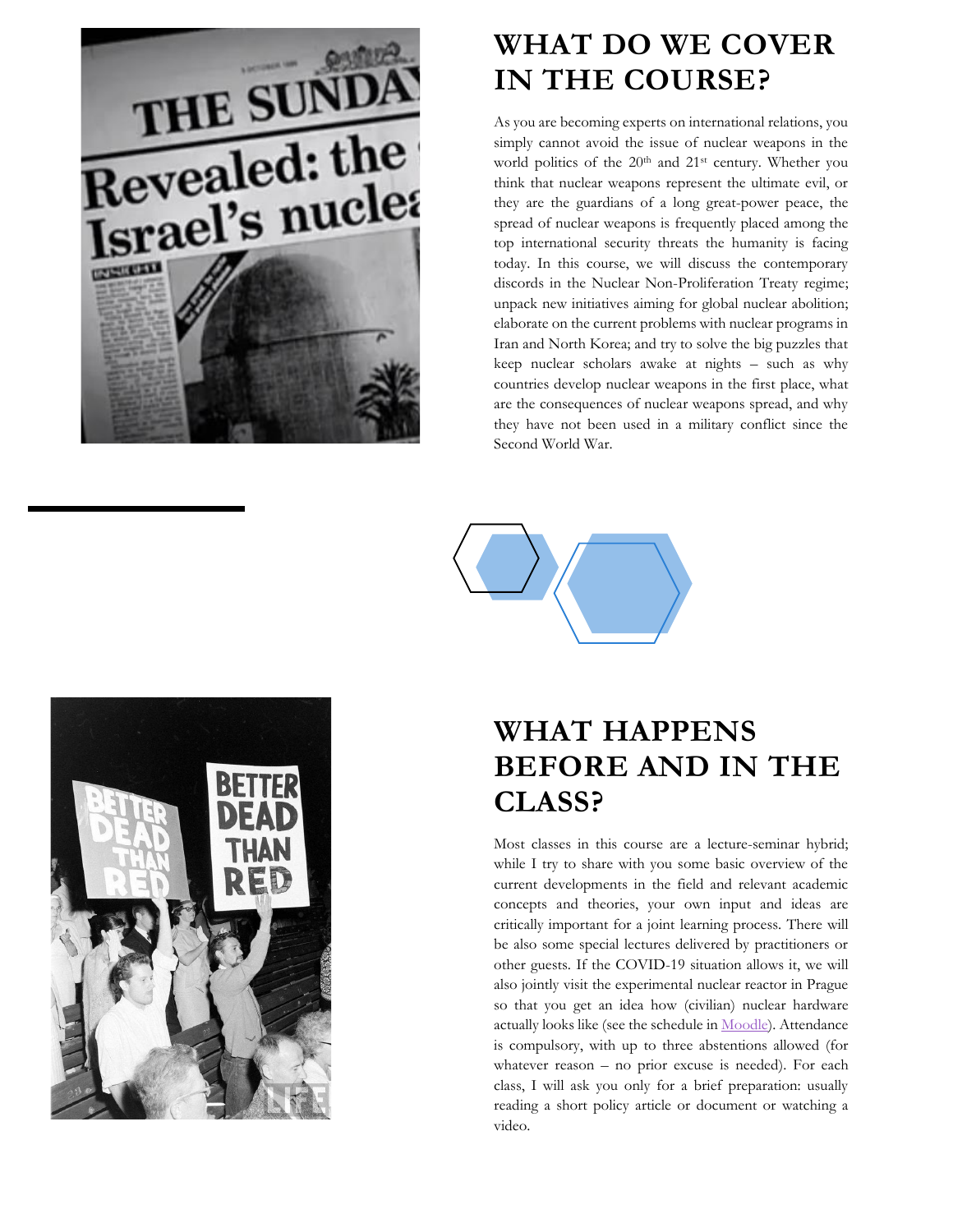

#### **WHAT HAPPENS AFTER THE CLASS?**

After each class, I will ask you to follow up on what we've learned and read, on average, two scholarly articles that will elaborate on our problem in more detail. There is good evidence that from a learning perspective, this approach works much better than the traditional "read first – attend the lecture second" approach. Readings for each class will be available for you in th[e Moodle.](https://dl1.cuni.cz/course/view.php?id=6329) After you read the articles, you will have time until Monday on the following week to provide me (and others in the class) with a brief Moodle reflection (approx. 250 words) on the readings: did it make sense? What is still unclear? How else can we approach the problem? What are some other possible applications? Note that in order to pass the course, you need to read *all* the assigned readings and provide reflections for *all* of them – you can be late with your reflections up to three times during the semester but not more than that.

### **TERM PROJECT: NON-PROLIFERATION PODCAST**

During this semester, you will also record your own podcast episode. You can either work alone or in a pair – your choice. The episode should have 40–50 minutes, half of it will be your discussion of the selected topic and the other half your interview with a foreign scholar or expert of your choice. I will provide you with a list of possible topics, but you are welcome to come up with your own: we will discuss them regularly on Moodle. Each of you should have a topic and an interviewee selected by week 5. You will submit the podcast outline/script by week 10 and the final podcast by January 15<sup>th</sup>. In addition to your own work, you will also provide feedback on the podcast outline of your classmates by week 11 (at least two detailed feedbacks!). We will upload the final podcast episodes on YouTube, to be publicly accessed by anyone.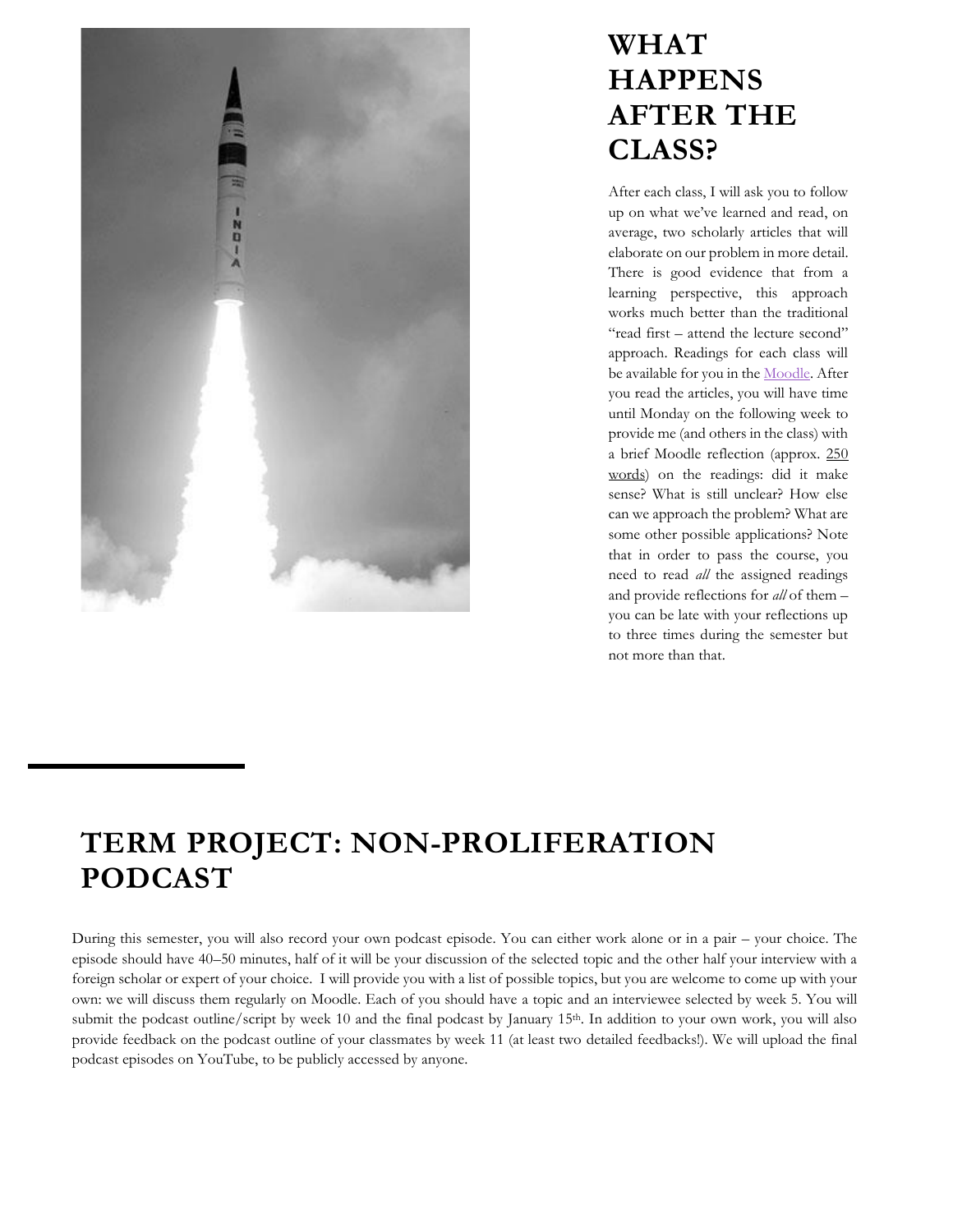

#### **EXAM**

The exam part of this course will be probably slightly different than you are used to. Whether you end up as an academic or a diplomat representing your country, you will often find yourself debating others on different issues and this is exactly what you are going to do here as well. We will setup a debate, in which you will be defending an assigned position against others, using everything you have learned during the semester. The point is not to "win" the debate and "defeat" your opponent but to demonstrate your ability to actively use what you have learned during the course. I will set at least three available dates for these debates in January and in the first half of February.

#### **ONE MORE IMPORTANT POLICY**

In all my courses, including this new one, we observe a strict no-laptop / no-tablet / no-phone policy; in other words, the students and lecturers are not allowed to use electronic devices during the class. Please note that the motivation for this rule is not to discipline the students or to make it harder for you in any way – on the contrary. Using laptops for note-taking during class has, according to the latest studies in neuroscience and pedagogics, very high cognitive costs; it is a constant distraction for your brain, which is unable to fully focus on the lecture itself. This 'no electronic devices' policy has been tested at many renowned universities abroad and the results are extremely positive. I encourage you to simply listen to the lectures, pose questions whenever something is unclear or worth further elaboration, actively engage in the in-class debates, and just make a short note on paper when you feel it is something you would like to follow up on at home.

Due to the COVID-19 epidemic measures, this course is taught in a hybrid (both physical and on-line) form during winter semester 2021–2021. The 'no electronic devices' policy obviously does not apply to on-line module ☺ You can access the lecture online via [Zoom.](https://cuni-cz.zoom.us/j/92236981691?pwd=ZmlVajlnZ3gySTJkaE43a29LVEYyQT09) Depending on the development of the COVID–19 situation, some other rules included in the syllabus may be further adapted.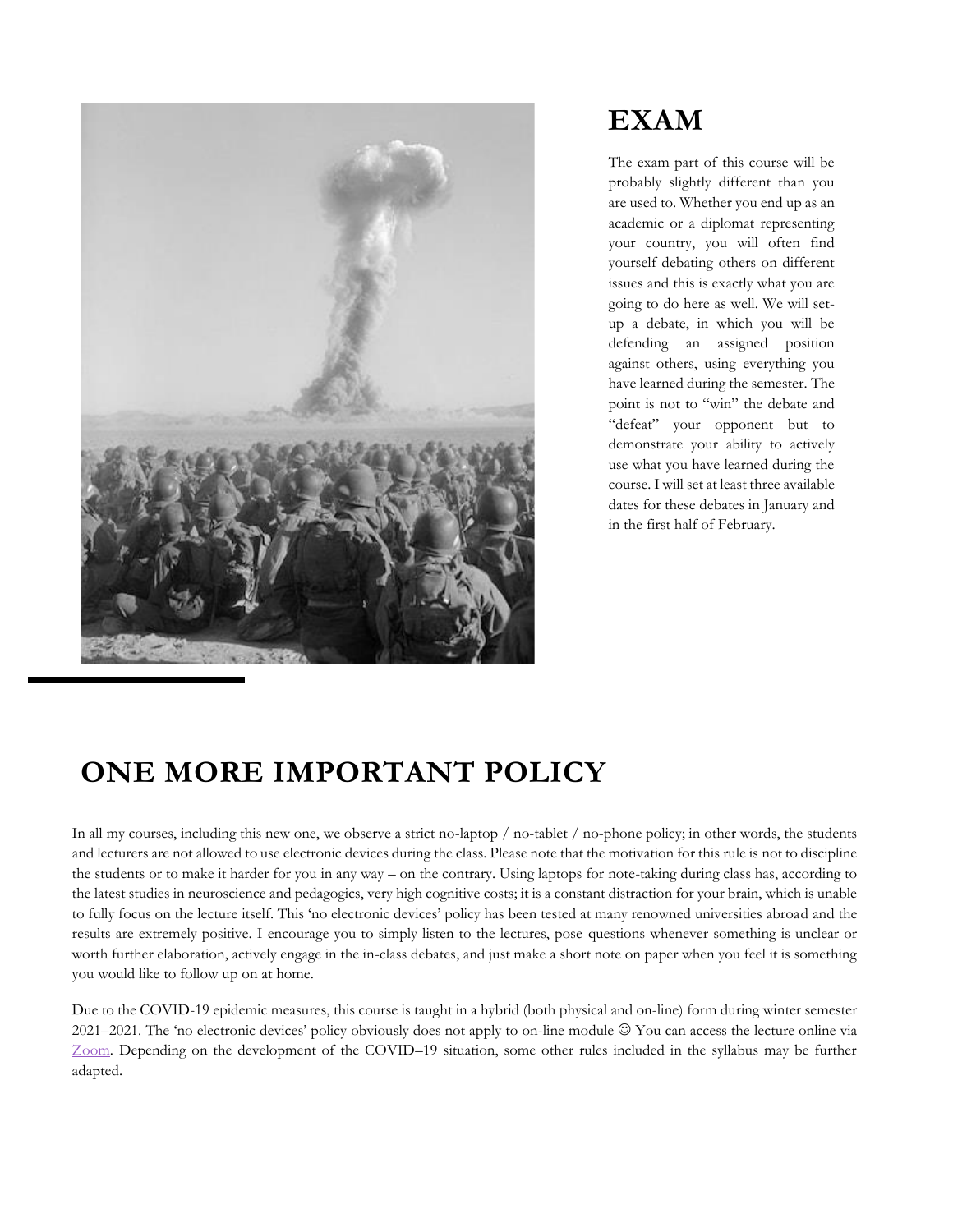#### **COURSE SCHEDULE**

**Week 1 (Oct 5):** Introduction: The Problem of Nuclear Proliferation in World Politics

**Week 2 (Oct 12):** Nuclear Non-Proliferation Treaty and the Birth of Nuclear Order

**Week 3 (Oct 19):** Banning the Bomb: Politics of Nuclear Disarmament

**Week 4 (Oct 26):** Why Do States Build Nuclear Weapons? Causes of Nuclear Proliferation

**Week 5 (Nov 2):** Curbing the Arms Race: The Practice of Nuclear Arms Control

**Week 6 (Nov 9):** Technology of Nuclear (Non-)Proliferation: A Visit to a Nuclear Reactor

*\* Please note that the field trip to the experimental reactor VR-1 located in Prague-Holesovice will take approximately 3 hours. We will meet at "Nadrazi Holesovice" metro station (line C, downstairs between the tracks) at 12:00 (sharp!) and the visit will conclude around 15:30. Make sure to bring an ID/passport with you (you cannot enter without one!). And one more important note: the reactor is not a safe place if you are pregnant or nursing. The visit may be rescheduled or cancelled, depending on the development of the COVID–19 situation. Those he cannot join us or signed up for an online module should instead visit [Nuclear Games page](https://nuclear-games.net/intro) and play at least one of the five chapters.* 

**Week 7 (Nov 16):** There is no class on November 16 as we observe the Dean's Day. Moreover, on the day after (November 17), we observe the International Students' Day. I encourage you not to study on this date and instead either join some of the rallies in the city or otherwise commemorate the events of November 1939.

**Week 8 (Nov 23):** Nuclear Taboo or the Tradition of Non-Use?

**Week 9 (Nov 30):** Non-Proliferation and Disarmament Advocacy: A Practitioner's Perspective *(guest lecture by Alyn Ware, global coordinator of Parliamentarians for Nuclear Non-Proliferation and Disarmament* –  $PNND$ )

**Week 10 (Dec 7):** Monitoring and Verifying Nuclear Non-Proliferation *(guest lecture by the inspectors of the State Office for Nuclear Safety)*

**Week 11 (Dec 14):** U.S. Nuclear Posture under Joe Biden

**Week 12 (Dec 21):** A (Non-)Proliferation Case Study: North Korea and the Crossing of Nuclear Rubicon

**Note that the schedule is subject to change during the semester. Follow the [Moodle](https://dl1.cuni.cz/course/view.php?id=6329) page for regular updates.**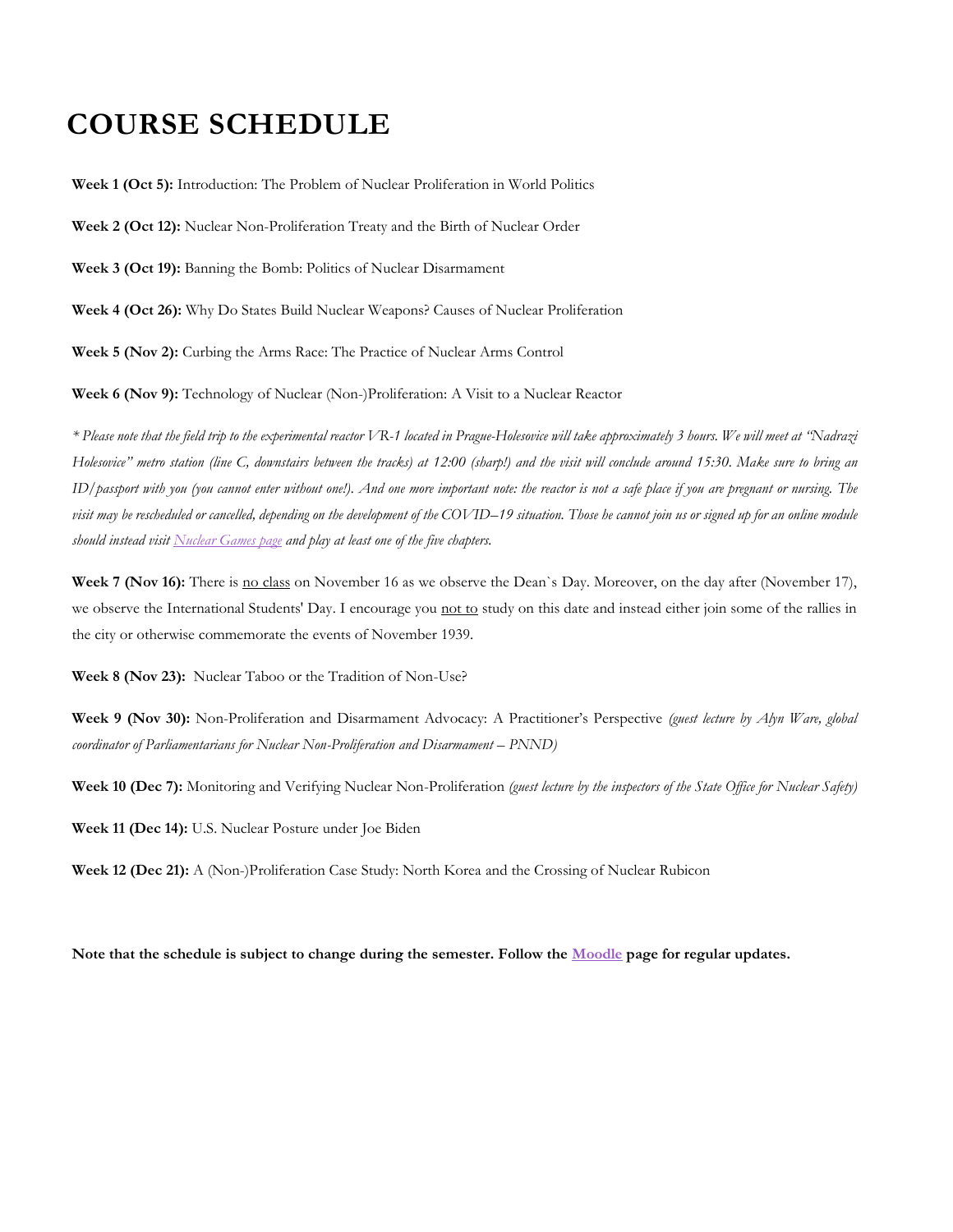

### **OKAY…A SUMMARY**

**Before each class:** check [Moodle](https://dl1.cuni.cz/course/view.php?id=6329) and read the assigned reading and/or watch the assigned video

**During each class:** listen, ask, discuss, challenge, think; up to three absences are allowed; we observe 'noelectronic-devices' policy

**After each class:** read the assigned readings and write a short reflection on them in Moodle (approx. 250 words) by Monday on the following week; you should upload your reflections for all the assigned readings and not be delayed more than three times during the semester

**By week 5:** discuss your podcast topic and interviewee in Moodle and have it pre-approved by me

**By week 10:** upload the outline/script of your podcast

**By January 15:** upload the final version of your podcast on YouTube

**Between January 10 and February 13:** exam sessions